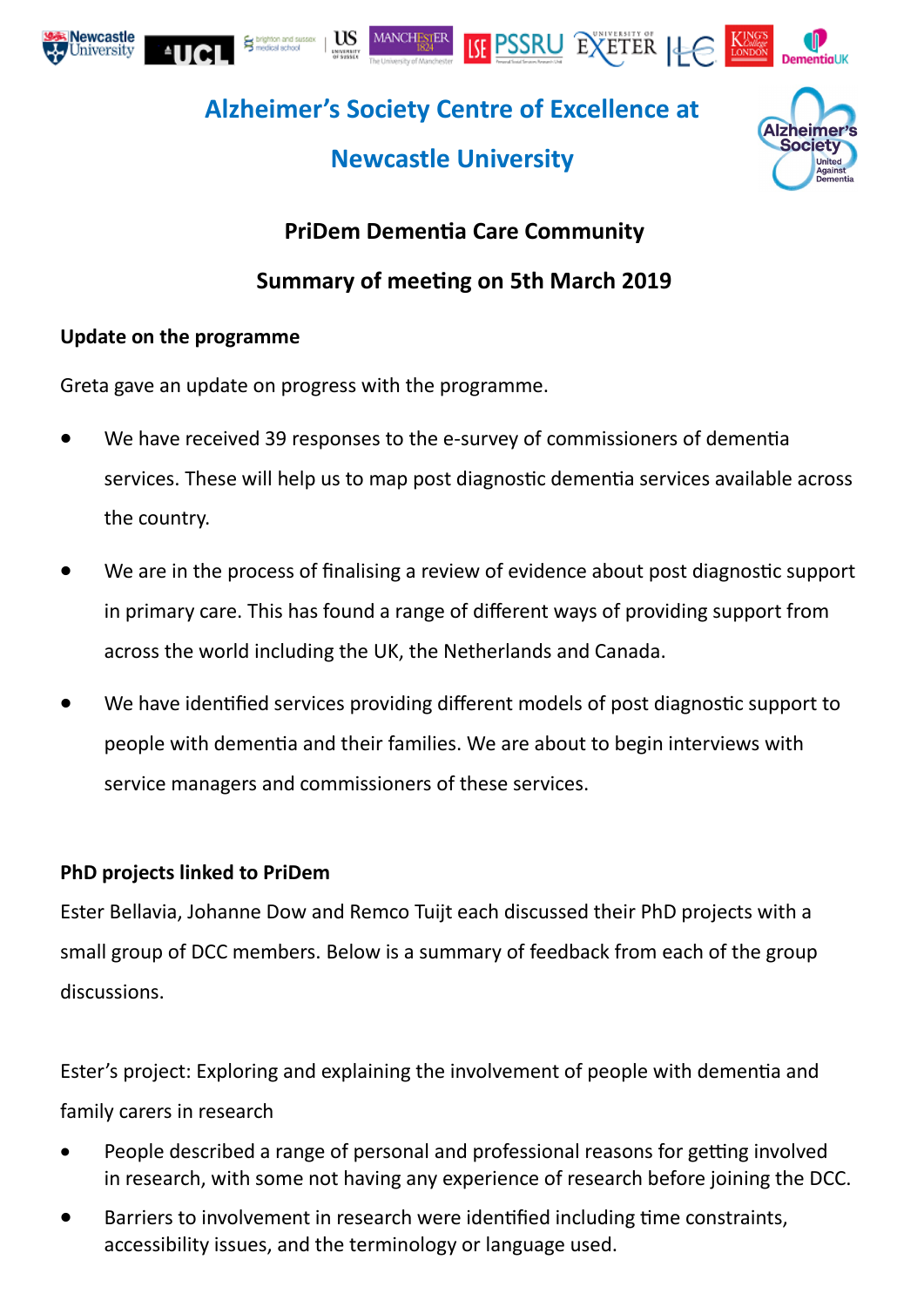Johanne's project: The role of the general practitioner (GP) in caring for people with dementia and their carers

- Carers and people with dementia described mixed experiences with their GP after a diagnosis, with most feeling there had been a lack of contact.
- Professionals described being keen to work with GPs, but felt there were several obstacles. These include GP knowledge about dementia services, and the lack of a time in a GP's working day when they can be contacted.

Remco Tuijt's project: Experiences of follow up care for people with dementia shortly after diagnosis

- Some challenges to joint working between professionals, people with dementia and their carers were highlighted. These include ensuring the needs of both the person with dementia and the carer(s) are understood, and the need to have some conversations all together and some separately.
- It was suggested that more regular reviews at the GP practice (for example with a GP or a specialist nurse) would improve care.

If you would like to add your views or make any further comments on any of these projects, this would be most welcome. The enclosed slide presentations give details about each PhD project and the key questions discussed, and a contact email address. If you would rather share your comments by telephone, please contact Greta Brunskill on 0191 2087963 who can share these with Ester, Johanne or Remco.

### **Plan for the Dementia Care Community**

We discussed future plans for the DCC. We agreed

- To meet 3-4 times a year
- To try meeting at other, local venues, with car parking a key consideration. The newly opened Dementia Advice Centre at West Denton is a possible future venue.